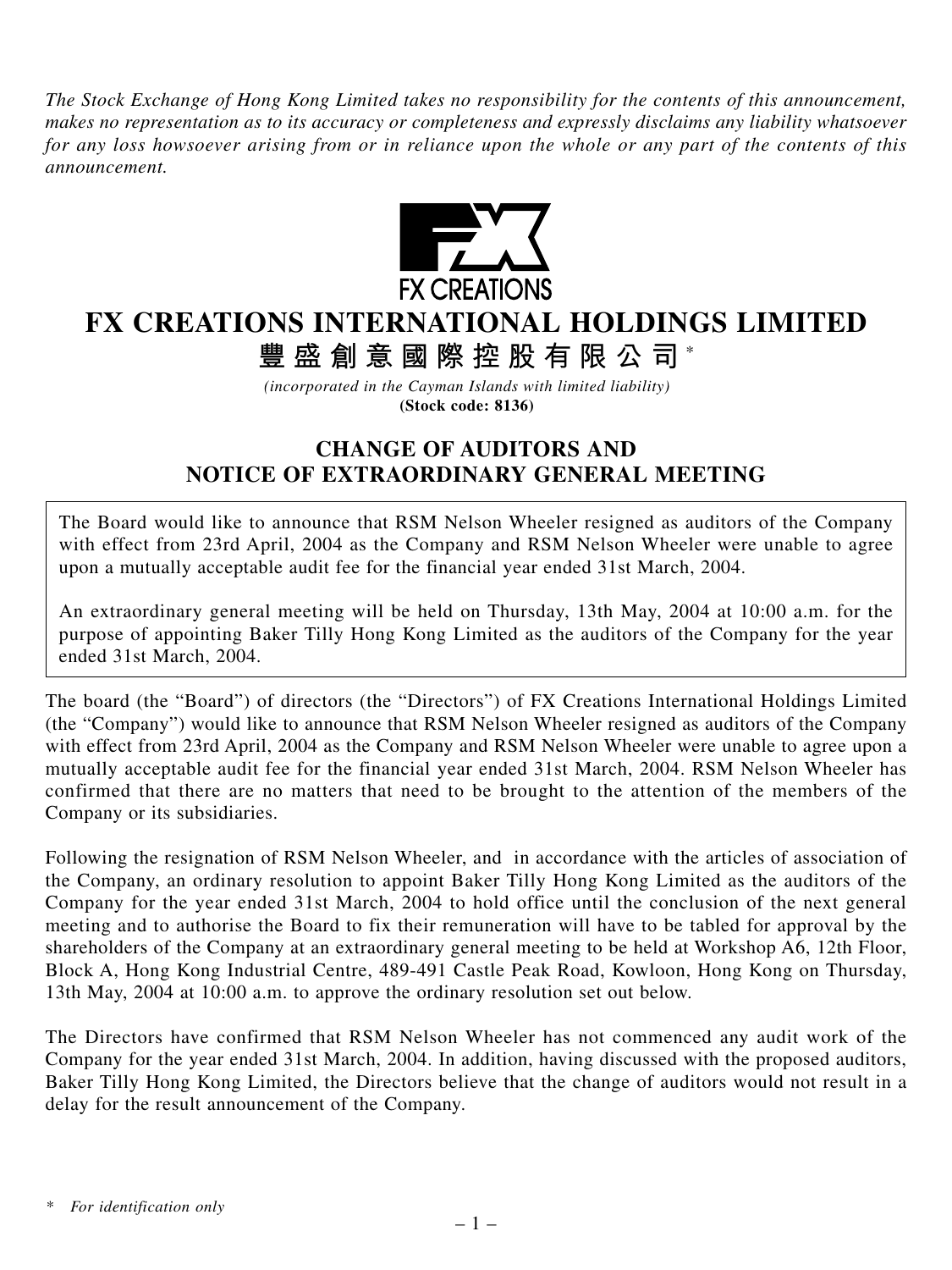As at the date of this announcement, the Company's executive Directors are Ng Pak To, Petto, Ho Kai Chung, David and Ong Chor Wei, the Company's non-executive Director is Wong Wai Shan, and the Company's independent non-executive Directors are Christopher C. Leu, Kau Man Wai, Leslie and Guo Jian respectively.

## **NOTICE OF EXTRAORDINARY GENERAL MEETING**

**NOTICE IS HEREBY GIVEN** that an extraordinary general meeting of FX Creations International Holdings Limited (the "Company") will be held at Workshop A6, 12th Floor, Block A, Hong Kong Industrial Centre, 489-491 Castle Peak Road, Kowloon, Hong Kong on Thursday, 13th May, 2004 at 10: 00 a.m. for the purpose of considering and, if thought fit, passing the following resolution as an ordinary resolution of the Company:–

"**THAT** Baker Tilly Hong Kong Limited be hereby appointed as the auditors of the Company for the year ended 31st March, 2004 to hold office until the conclusion of the next general meeting and to authorise the board of directors to fix their remuneration."

## By Order of the Board **FX Creations International Holdings Limited Ng Pak To, Petto** *Director*

27th April, 2004, Hong Kong

| Registered office:         | Principal place of business:     |
|----------------------------|----------------------------------|
| <b>Century Yard</b>        | Workshop A6, 12th Floor, Block A |
| Cricket Square             | Hong Kong Industrial Centre      |
| Hutchins Drive             | 489-491 Castle Peak Road         |
| P.O. Box 2681 GT           | Kowloon                          |
| George Town                | Hong Kong                        |
| Grand Cayman               |                                  |
| Cayman Islands             |                                  |
| <b>British West Indies</b> |                                  |

*Notes:*

- (i) A member entitled to attend and vote at the meeting is entitled to appoint one or more proxies to attend and vote on his/her behalf. A proxy need not be a member of the Company.
- (ii) In order to be valid, the proxy form together with the power of attorney or other authority (if any) under which it is signed (or a certified copy of such power of authority), must be delivered to the Company's branch share registrar and transfer office in Hong Kong, Tengis Limited at Ground Floor, Bank of East Asia Harbour View Centre, 56 Gloucester Road, Wanchai, Hong Kong not less than 48 hours before the time appointed for the holding of the meeting or any adjourned meeting.
- (iii) Delivery of an instrument appointing a proxy should not preclude a member from attending and voting in person at the meeting and in such event, the instrument appointing a proxy shall be deemed to be revoked.